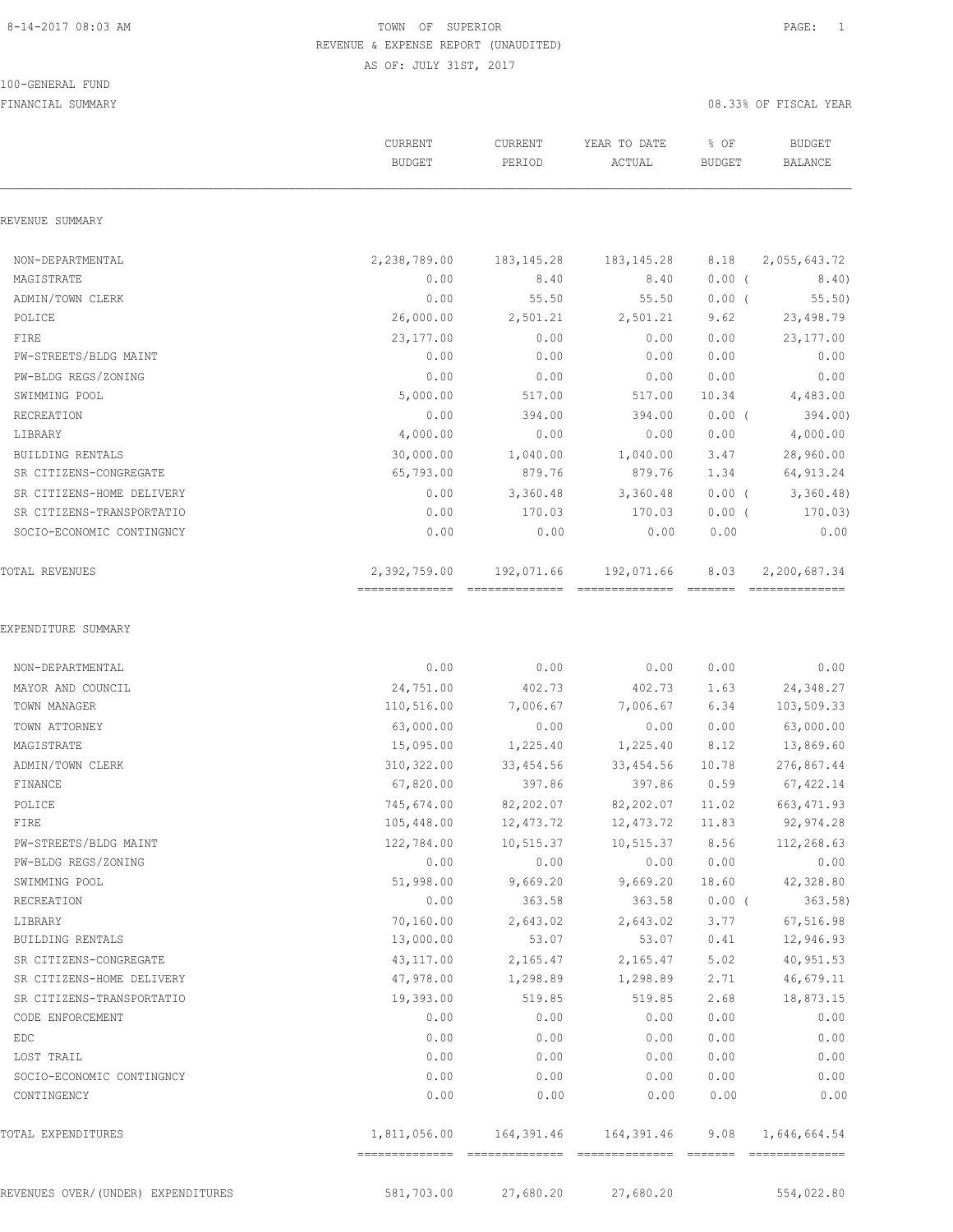# 200-REFUSE SERVICE

|      |        | ACTUAL           | <b>BUDGET</b>              | BALANCE                                         |
|------|--------|------------------|----------------------------|-------------------------------------------------|
|      |        |                  |                            |                                                 |
| 0.00 |        |                  |                            |                                                 |
| 0.00 | 295.00 |                  | $0.00$ (                   | 295.00)                                         |
|      |        |                  |                            |                                                 |
| 0.00 |        |                  |                            | 645.86)                                         |
| 0.00 | 645.86 | 645.86           | $0.00$ (                   | 645.86)                                         |
|      |        |                  |                            | 350.86                                          |
|      |        | 295.00<br>645.86 | $0.00$ ( 350.86) ( 350.86) | 295.00 0.00 (295.00)<br>295.00<br>645.86 0.00 ( |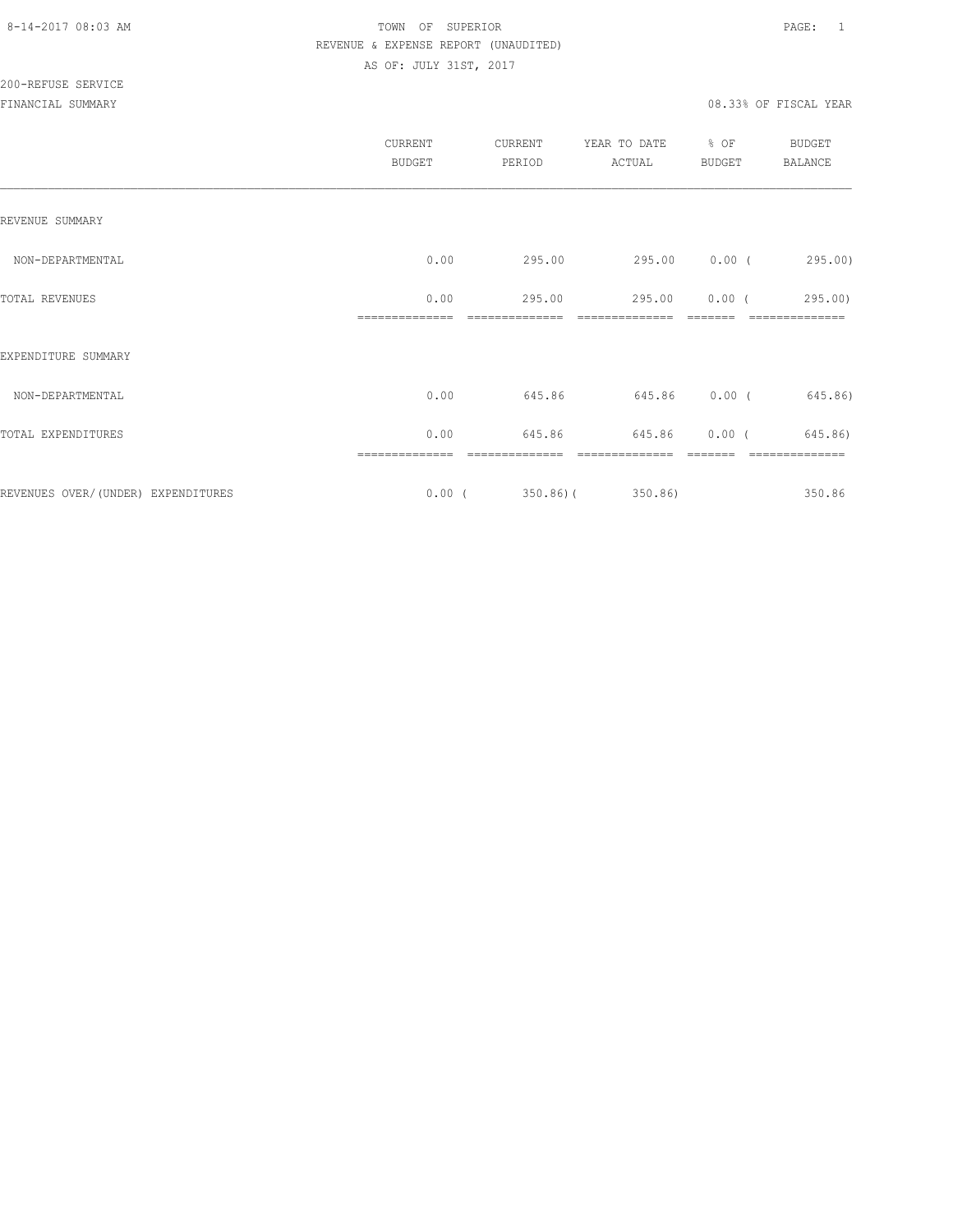### 210-SEWER

|                                    | CURRENT<br><b>BUDGET</b>     | CURRENT<br>PERIOD                                   | YEAR TO DATE<br>ACTUAL     | % OF<br><b>BUDGET</b> | <b>BUDGET</b><br>BALANCE     |
|------------------------------------|------------------------------|-----------------------------------------------------|----------------------------|-----------------------|------------------------------|
| REVENUE SUMMARY                    |                              |                                                     |                            |                       |                              |
| NON-DEPARTMENTAL                   | 642,300.00                   | 5,095.38                                            | 5,095.38                   | 0.79                  | 637,204.62                   |
| TOTAL REVENUES                     | 642,300.00<br>============== | 5,095.38                                            | 5,095.38<br>============== | 0.79                  | 637,204.62                   |
| EXPENDITURE SUMMARY                |                              |                                                     |                            |                       |                              |
| NON-DEPARTMENTAL                   | 505,089.00                   |                                                     | 12,170.63 12,170.63        | 2.41                  | 492,918.37                   |
| TOTAL EXPENDITURES                 | 505,089.00                   | 12,170.63                                           | 12,170.63                  | 2.41                  | 492,918.37                   |
| REVENUES OVER/(UNDER) EXPENDITURES | ==============               | --------------<br>$137, 211, 00$ ( $7, 075, 25$ ) ( | 7,075.25)                  |                       | --------------<br>144,286.25 |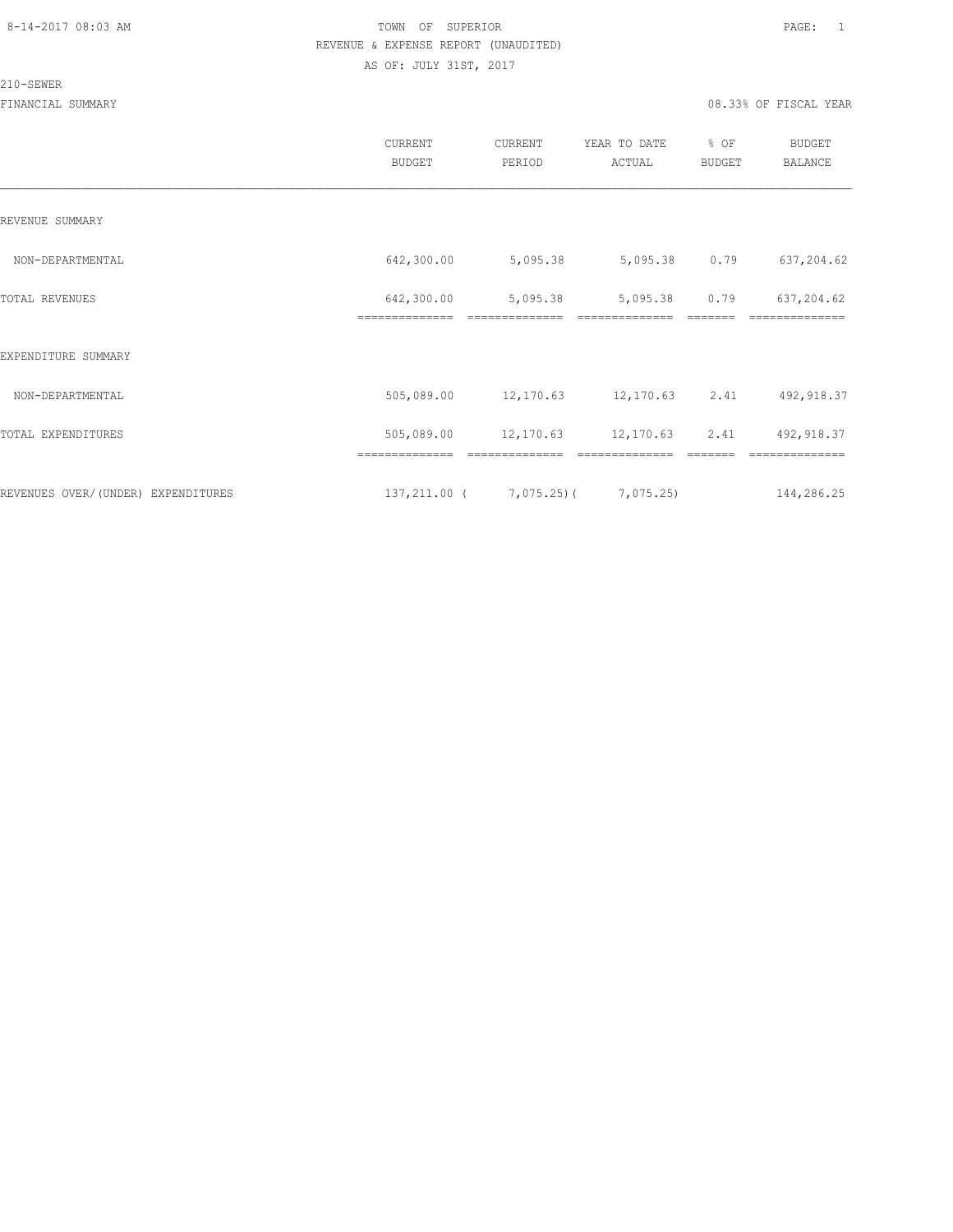### 220-AMBULANCE

|                                    | CURRENT<br><b>BUDGET</b>     | CURRENT<br>PERIOD | YEAR TO DATE<br>ACTUAL | % OF<br><b>BUDGET</b> | <b>BUDGET</b><br><b>BALANCE</b> |
|------------------------------------|------------------------------|-------------------|------------------------|-----------------------|---------------------------------|
| REVENUE SUMMARY                    |                              |                   |                        |                       |                                 |
| NON-DEPARTMENTAL                   | 400,000.00                   | 38, 315.80        | 38, 315.80             | 9.58                  | 361,684.20                      |
| TOTAL REVENUES                     | 400,000.00<br>-------------- | 38,315.80         | 38, 315.80             | 9.58                  | 361,684.20                      |
| EXPENDITURE SUMMARY                |                              |                   |                        |                       |                                 |
| NON-DEPARTMENTAL                   | 442,703.00                   | 37,201.32         | 37,201.32              | 8.40                  | 405,501.68                      |
| TOTAL EXPENDITURES                 | 442,703.00                   | 37,201.32         | 37, 201.32             | 8.40                  | 405,501.68                      |
|                                    | ==============               | ==============    | ==============         |                       | ==============                  |
| REVENUES OVER/(UNDER) EXPENDITURES | 42,703.00)                   | 1, 114.48         | 1, 114.48              | $\left($              | 43,817.48)                      |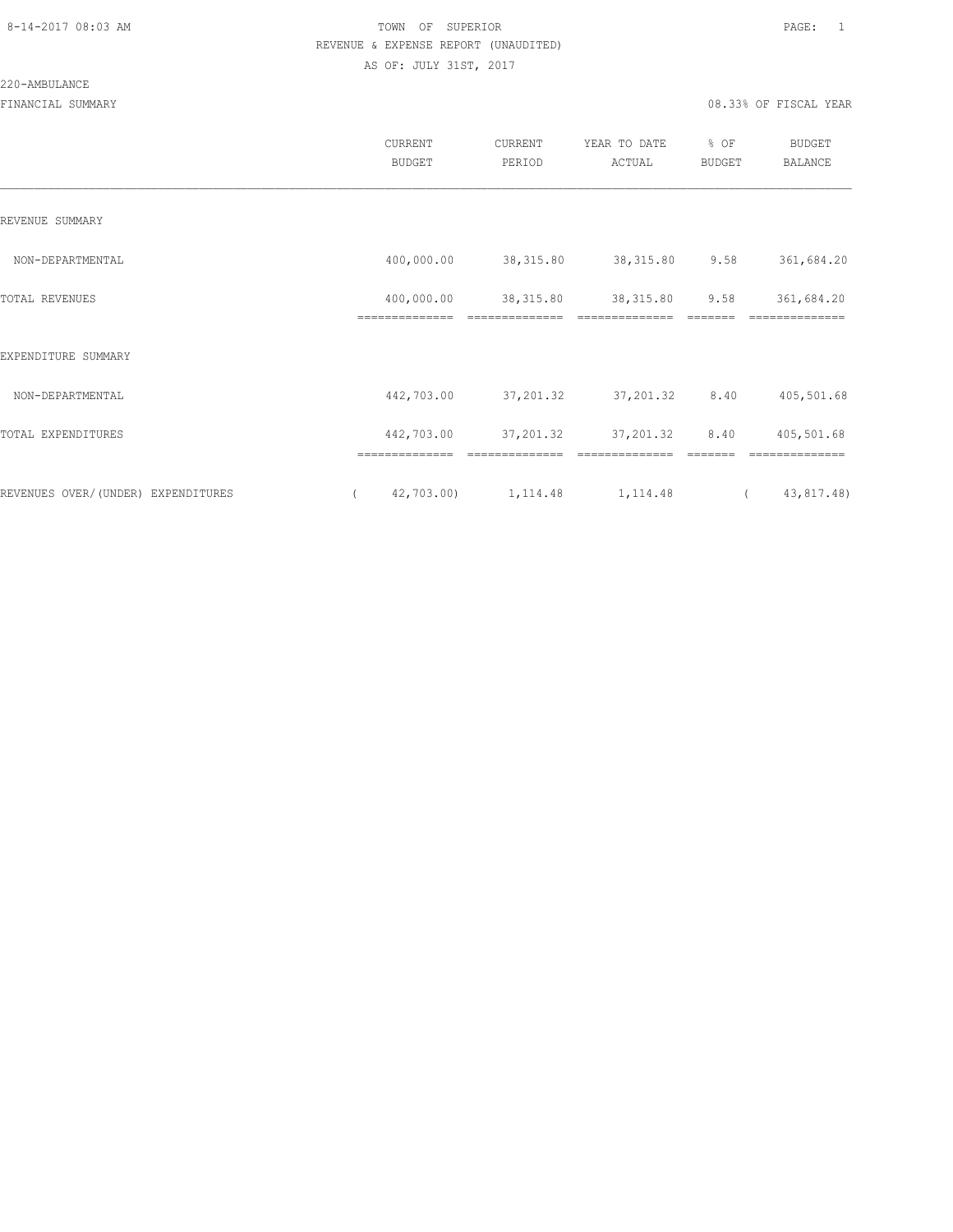## 230-CEMETARY

|                                    | <b>CURRENT</b><br><b>BUDGET</b> | CURRENT<br>PERIOD | YEAR TO DATE<br>ACTUAL | % OF<br><b>BUDGET</b> | <b>BUDGET</b><br>BALANCE |
|------------------------------------|---------------------------------|-------------------|------------------------|-----------------------|--------------------------|
| REVENUE SUMMARY                    |                                 |                   |                        |                       |                          |
| NON-DEPARTMENTAL                   | 40,500.00                       | 1,100.00          | 1,100.00               | 2.72                  | 39,400.00                |
| TOTAL REVENUES                     | 40,500.00                       | 1,100.00          | 1,100.00               | 2.72                  | 39,400.00                |
| EXPENDITURE SUMMARY                |                                 |                   |                        |                       |                          |
| NON-DEPARTMENTAL                   | 22,195.00                       | 1,055.41          | 1,055.41               | 4.76                  | 21, 139.59               |
| TOTAL EXPENDITURES                 | 22,195.00                       | 1,055.41          | 1,055.41               | 4.76                  | 21,139.59                |
| REVENUES OVER/(UNDER) EXPENDITURES | ==============<br>18,305.00     | 44.59             | 44.59                  |                       | 18,260.41                |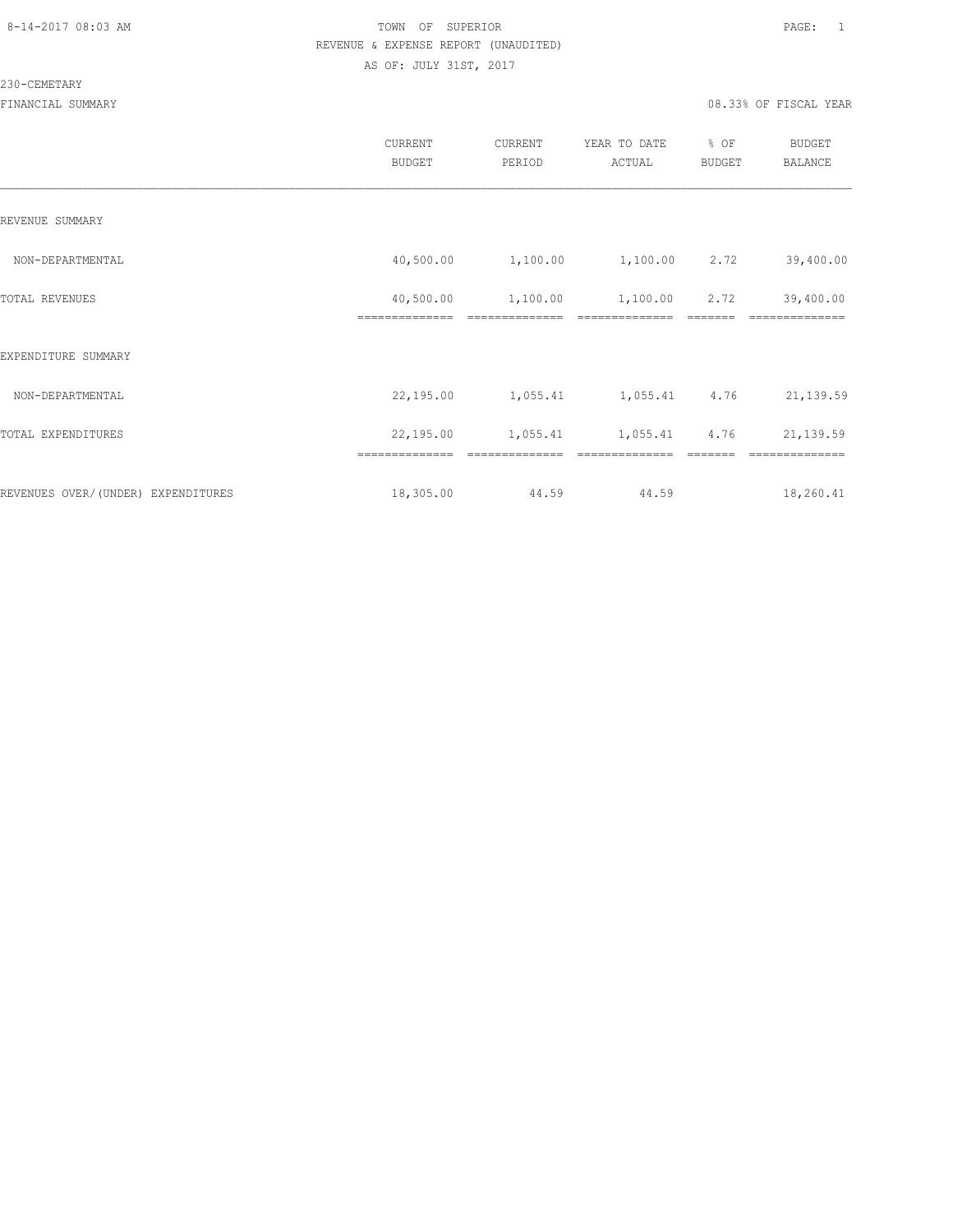# 300-HIGHWAY USERS REVENUE

|                                    | CURRENT<br>BUDGET                         | CURRENT<br>PERIOD           | YEAR TO DATE<br>ACTUAL      | % OF<br>BUDGET        | <b>BUDGET</b><br>BALANCE      |
|------------------------------------|-------------------------------------------|-----------------------------|-----------------------------|-----------------------|-------------------------------|
| REVENUE SUMMARY                    |                                           |                             |                             |                       |                               |
| NON-DEPARTMENTAL                   | 213,620.00                                | 20,311.77                   | 20,311.77 9.51              |                       | 193,308.23                    |
| TOTAL REVENUES                     | 213,620.00<br>==============              | 20,311.77                   | 20,311.77<br>============== | 9.51                  | 193,308.23<br>==============  |
| EXPENDITURE SUMMARY                |                                           |                             |                             |                       |                               |
| NON-DEPARTMENTAL                   | 594,960.00                                | 9,599.16                    | 9,599.16 1.61               |                       | 585,360.84                    |
| TOTAL EXPENDITURES                 | 594,960.00                                | 9,599.16                    | 9,599.16                    | 1.61                  | 585,360.84                    |
| REVENUES OVER/(UNDER) EXPENDITURES | ==============<br>381,340.00)<br>$\left($ | ==============<br>10,712.61 | ==============<br>10,712.61 | -------<br>$\sqrt{2}$ | --------------<br>392,052.61) |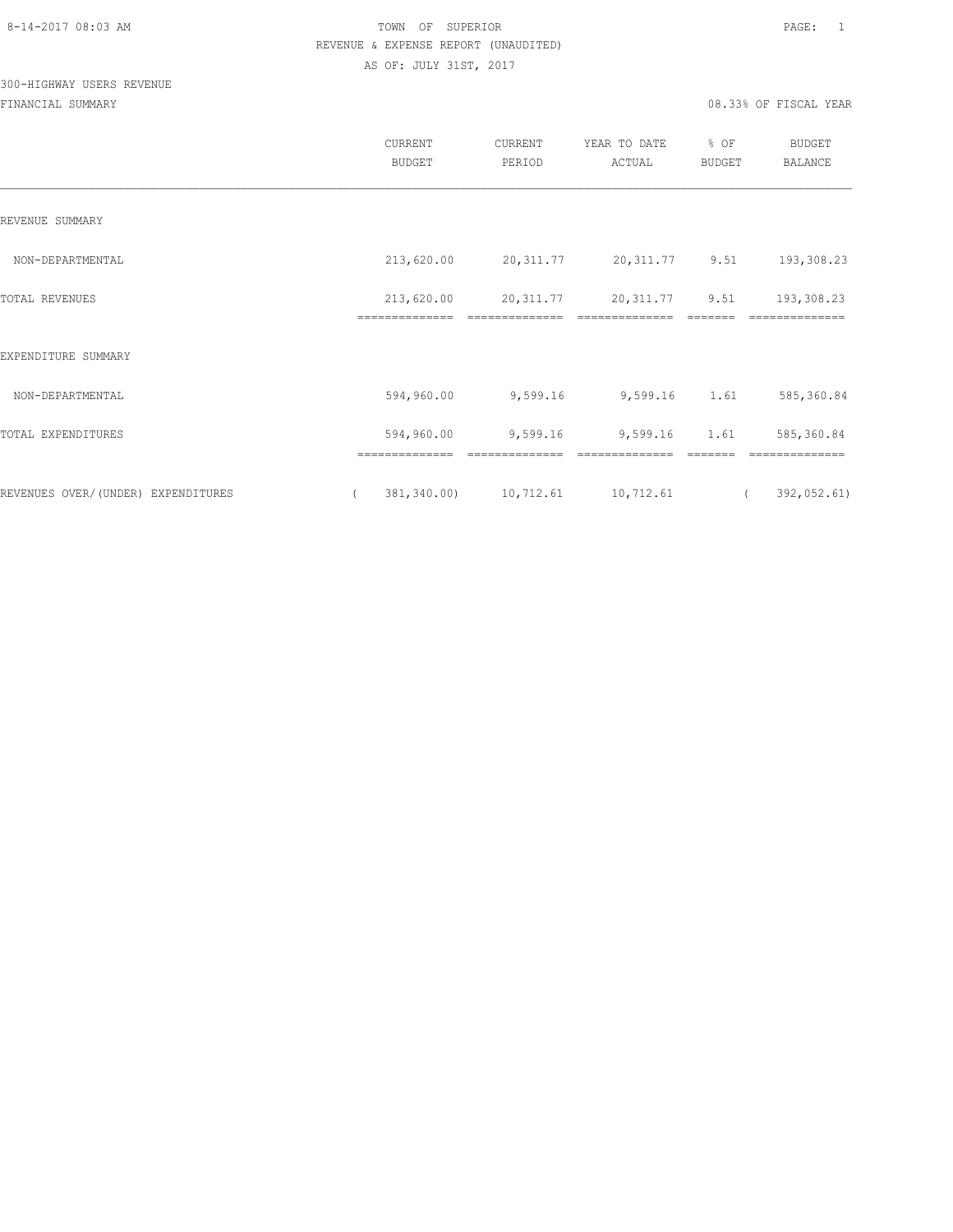310-EXCISE TAX

|                                    | <b>CURRENT</b><br><b>BUDGET</b> | CURRENT<br>PERIOD                       | YEAR TO DATE<br>ACTUAL | % OF<br><b>BUDGET</b> | <b>BUDGET</b><br>BALANCE |  |
|------------------------------------|---------------------------------|-----------------------------------------|------------------------|-----------------------|--------------------------|--|
| REVENUE SUMMARY                    |                                 |                                         |                        |                       |                          |  |
| NON-DEPARTMENTAL                   | 240,138.00                      | 0.00                                    | 0.00                   | 0.00                  | 240,138.00               |  |
| TOTAL REVENUES                     | 240,138.00<br>-------------     | 0.00                                    | 0.00                   | 0.00                  | 240,138.00               |  |
| EXPENDITURE SUMMARY                |                                 |                                         |                        |                       |                          |  |
| NON-DEPARTMENTAL                   | 328, 314.00                     | 18,695.53                               | 18,695.53              | 5.69                  | 309,618.47               |  |
| TOTAL EXPENDITURES                 | 328, 314.00                     | 18,695.53                               | 18,695.53              | 5.69                  | 309,618.47               |  |
|                                    | ==============                  |                                         |                        |                       |                          |  |
| REVENUES OVER/(UNDER) EXPENDITURES |                                 | 88, 176.00) ( 18, 695.53) ( 18, 695.53) |                        |                       | 69,480.47)               |  |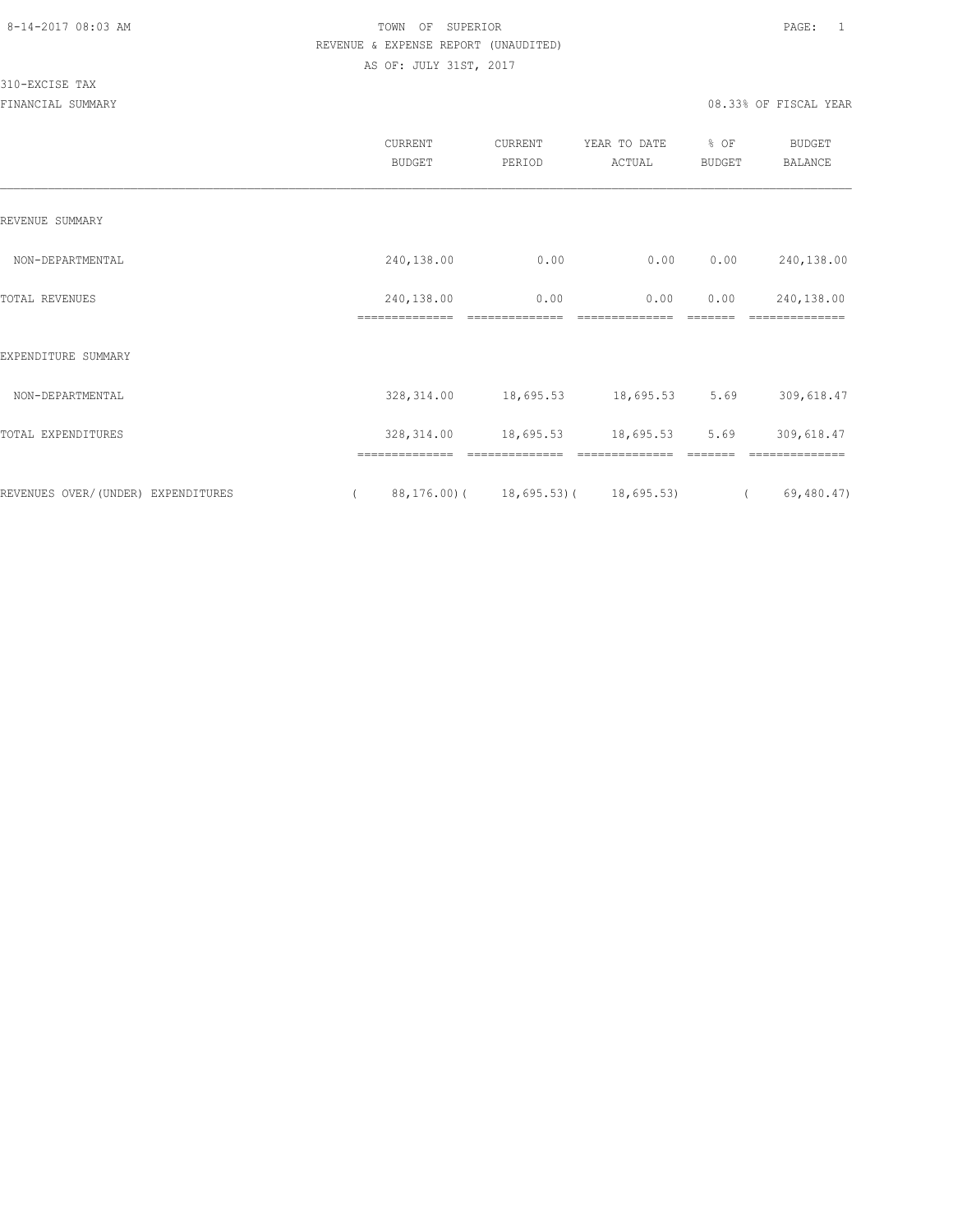|                                    | <b>CURRENT</b><br>BUDGET | CURRENT<br>PERIOD | YEAR TO DATE<br>ACTUAL | % OF<br><b>BUDGET</b> | <b>BUDGET</b><br>BALANCE |
|------------------------------------|--------------------------|-------------------|------------------------|-----------------------|--------------------------|
| REVENUE SUMMARY                    |                          |                   |                        |                       |                          |
| NON-DEPARTMENTAL                   | 0.00                     | 0.00              | 0.00                   | 0.00                  | 0.00                     |
| TOTAL REVENUES                     | 0.00                     | 0.00              | 0.00                   | 0.00                  | 0.00                     |
| EXPENDITURE SUMMARY                |                          |                   |                        |                       |                          |
| NON-DEPARTMENTAL                   | 0.00                     | 0.00              | 0.00                   | 0.00                  | 0.00                     |
| TOTAL EXPENDITURES                 | 0.00                     | 0.00              | 0.00                   | 0.00                  | 0.00                     |
| REVENUES OVER/(UNDER) EXPENDITURES | 0.00                     | 0.00              | 0.00                   |                       | 0.00                     |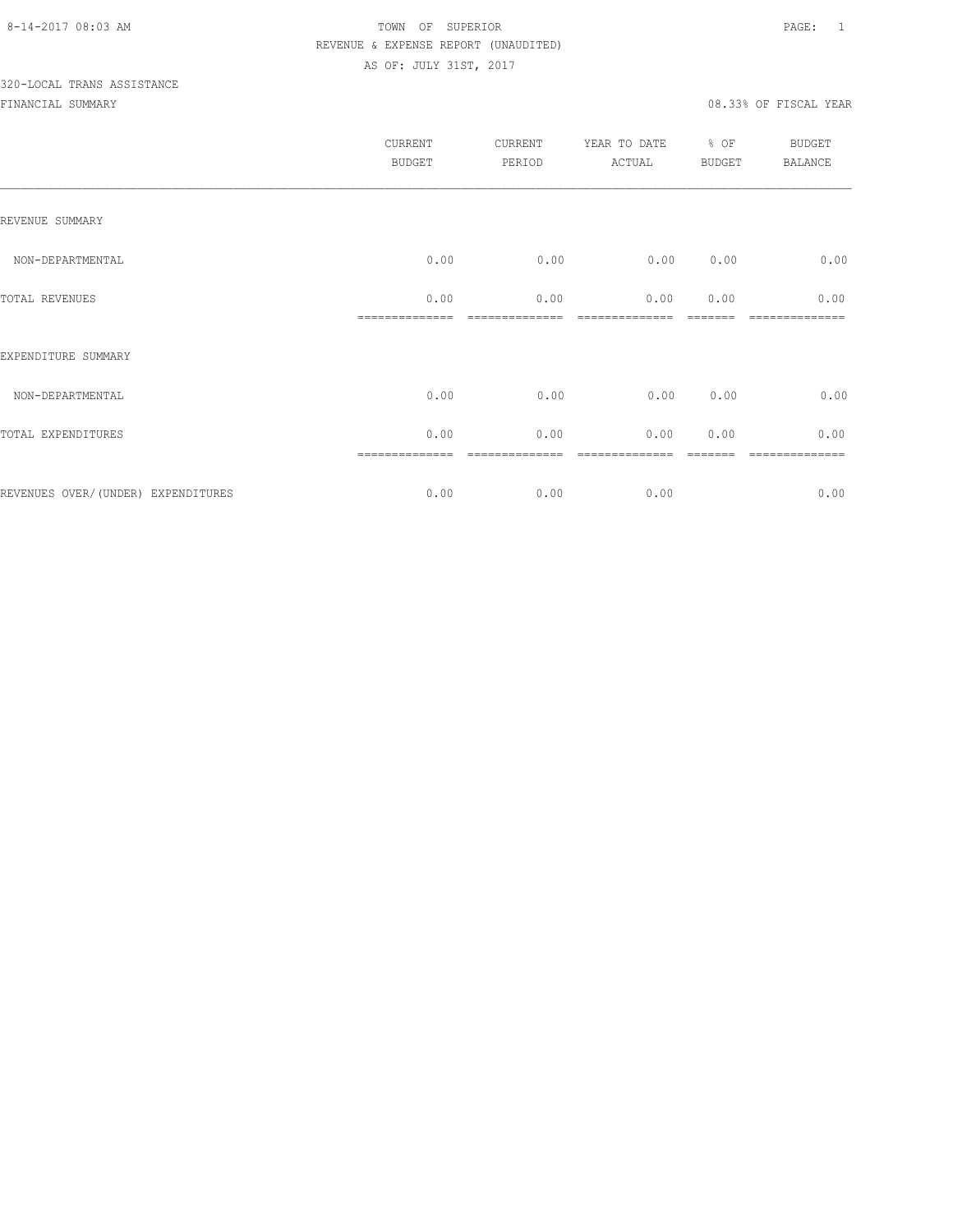## 400-GADA BOND

|                                    | <b>CURRENT</b><br><b>BUDGET</b> | CURRENT<br>PERIOD | YEAR TO DATE<br>ACTUAL | % OF<br><b>BUDGET</b> | BUDGET<br><b>BALANCE</b> |
|------------------------------------|---------------------------------|-------------------|------------------------|-----------------------|--------------------------|
| REVENUE SUMMARY                    |                                 |                   |                        |                       |                          |
| NON-DEPARTMENTAL                   | 0.00                            | 0.00              | 0.00                   | 0.00                  | 0.00                     |
| TOTAL REVENUES                     | 0.00                            | 0.00              | 0.00                   | 0.00                  | 0.00                     |
| EXPENDITURE SUMMARY                |                                 |                   |                        |                       |                          |
| NON-DEPARTMENTAL                   | 0.00                            | 0.00              | 0.00                   | 0.00                  | 0.00                     |
| TOTAL EXPENDITURES                 | 0.00                            | 0.00              | 0.00                   | 0.00                  | 0.00                     |
| REVENUES OVER/(UNDER) EXPENDITURES | 0.00                            | 0.00              | 0.00                   |                       | =======<br>0.00          |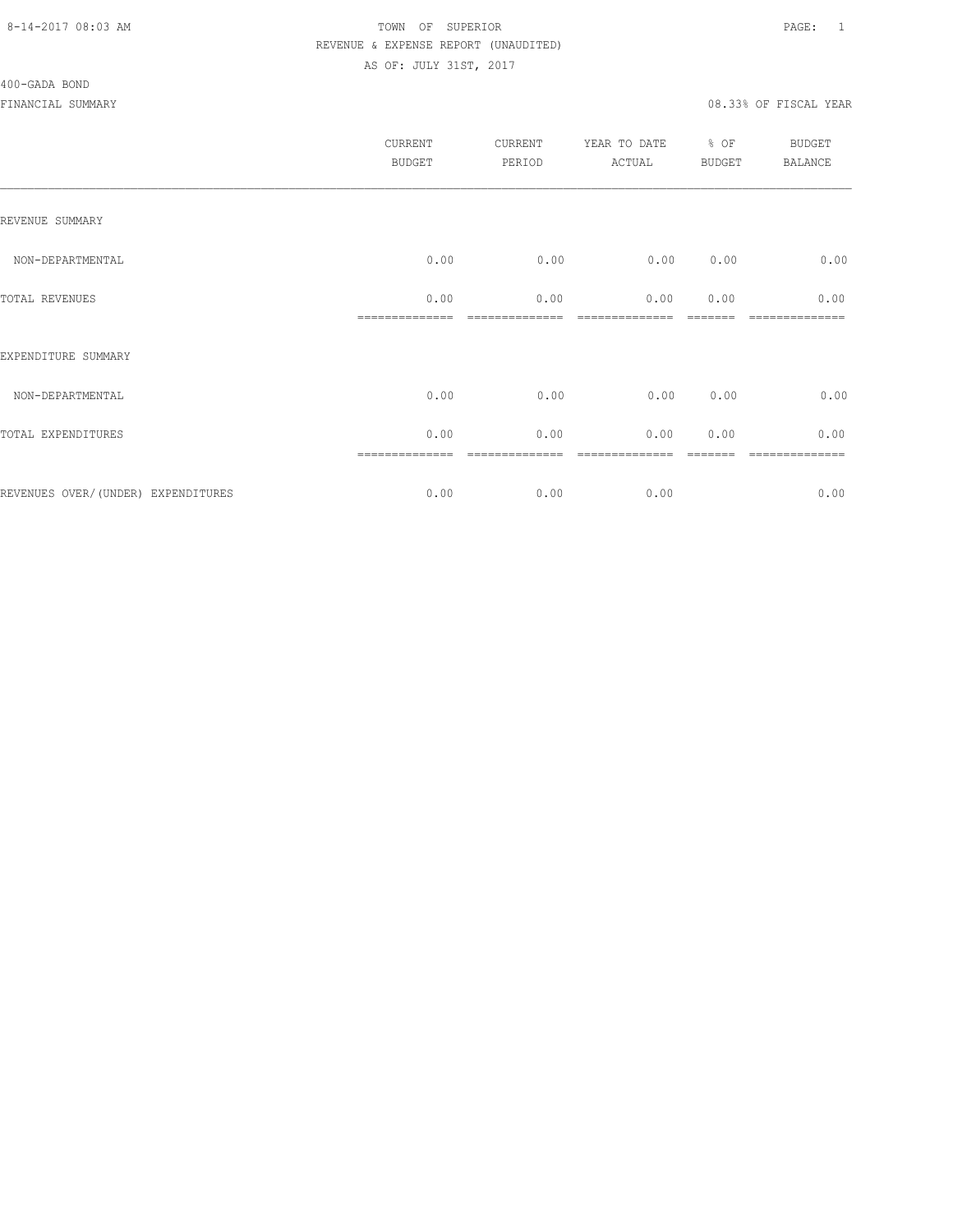## 410-MPC BOND

|                                    | CURRENT<br><b>BUDGET</b> | CURRENT<br>PERIOD | YEAR TO DATE<br>ACTUAL | % OF<br><b>BUDGET</b> | <b>BUDGET</b><br><b>BALANCE</b> |
|------------------------------------|--------------------------|-------------------|------------------------|-----------------------|---------------------------------|
| REVENUE SUMMARY                    |                          |                   |                        |                       |                                 |
| NON-DEPARTMENTAL                   | 0.00                     | 0.00              | 0.00                   | 0.00                  | 0.00                            |
| TOTAL REVENUES                     | 0.00                     | 0.00              | 0.00                   | 0.00                  | 0.00                            |
| EXPENDITURE SUMMARY                |                          |                   |                        |                       |                                 |
| NON-DEPARTMENTAL                   | 225,000.00               | 0.00              | 0.00                   | 0.00                  | 225,000.00                      |
| TOTAL EXPENDITURES                 | 225,000.00               | 0.00              | 0.00                   | 0.00                  | 225,000.00                      |
| REVENUES OVER/(UNDER) EXPENDITURES | 225,000.00)              | 0.00              | 0.00                   |                       | 225,000.00                      |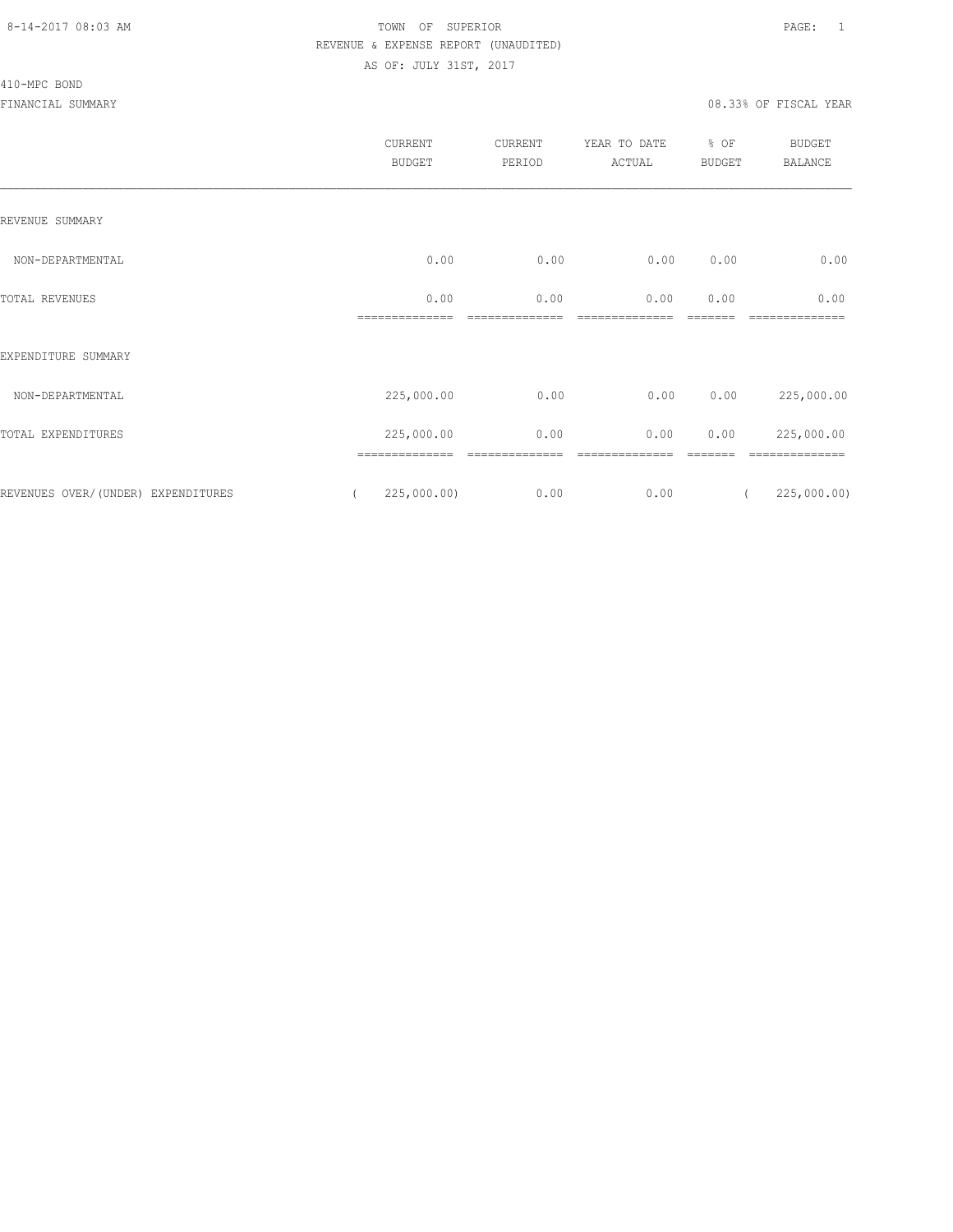### 500-GRANTS

|                                    | CURRENT<br><b>BUDGET</b>       | CURRENT<br>PERIOD      | YEAR TO DATE<br>ACTUAL               | % OF<br><b>BUDGET</b> | <b>BUDGET</b><br><b>BALANCE</b> |
|------------------------------------|--------------------------------|------------------------|--------------------------------------|-----------------------|---------------------------------|
| REVENUE SUMMARY                    |                                |                        |                                      |                       |                                 |
| NON-DEPARTMENTAL                   | 3,025,000.00                   | 0.00                   | 0.00                                 | 0.00                  | 3,025,000.00                    |
| CDBG 153-09 MAGMA CLUB             | 0.00                           | 0.00                   | 0.00                                 | 0.00                  | 0.00                            |
| DEPT OF COMM-STIMULUS              | 0.00                           | 0.00                   | 0.00                                 | 0.00                  | 0.00                            |
| PINAL COUNTY-STIMULUS              | 0.00                           | 0.00                   | 0.00                                 | 0.00                  | 0.00                            |
| AZ DEPT OF HOMELAND SRTY           | 0.00                           | 0.00                   | 0.00                                 | 0.00                  | 0.00                            |
| GOHS GRANT                         | 0.00                           | 0.00                   | 0.00                                 | 0.00                  | 0.00                            |
| ENERGY EFFICIENCY GRANT            | 0.00                           | 0.00                   | 0.00                                 | 0.00                  | 0.00                            |
| TTAC GRANT                         | 0.00                           | 0.00                   | 0.00                                 | 0.00                  | 0.00                            |
| CDBG 2011 WWTP                     | 0.00                           | 0.00                   | 0.00                                 | 0.00                  | 0.00                            |
| PSSP GRANT                         | 0.00                           | 0.00                   | 0.00                                 | 0.00                  | 0.00                            |
| RESOLUTION COPPER GIVING           | 0.00                           | 0.00                   | 0.00                                 | 0.00                  | 0.00                            |
| MISC                               | 0.00                           | 0.00                   | 0.00                                 | 0.00                  | 0.00                            |
| CONTINGENCY                        | 0.00                           | 0.00                   | 0.00                                 | 0.00                  | 0.00                            |
| TOTAL REVENUES                     | 3,025,000.00<br>============== | 0.00<br>============== | 0.00<br>--------------               | 0.00<br>EEEEEE        | 3,025,000.00<br>--------------  |
| EXPENDITURE SUMMARY                |                                |                        |                                      |                       |                                 |
| NON-DEPARTMENTAL                   | 3,025,000.00                   | 0.00                   | 0.00                                 | 0.00                  | 3,025,000.00                    |
| CDBG 153-09 MAGMA CLUB             | 0.00                           | 0.00                   | 0.00                                 | 0.00                  | 0.00                            |
| DEPT OF COMM-STIMULUS              | 0.00                           | 0.00                   | 0.00                                 | 0.00                  | 0.00                            |
| PINAL COUNTY-STIMULUS              | 0.00                           | 0.00                   | 0.00                                 | 0.00                  | 0.00                            |
| AZ DEPT OF HOMELAND SRTY           | 0.00                           | 0.00                   | 0.00                                 | 0.00                  | 0.00                            |
| GOHS GRANT                         | 0.00                           | 0.00                   | 0.00                                 | 0.00                  | 0.00                            |
| ENERGY EFFICIENCY GRANT            | 0.00                           | 0.00                   | 0.00                                 | 0.00                  | 0.00                            |
| TTAC GRANT                         | 0.00                           | 0.00                   | 0.00                                 | 0.00                  | 0.00                            |
| CDBG 2011 WWTP                     | 0.00                           | 0.00                   | 0.00                                 | 0.00                  | 0.00                            |
| PSSP GRANT                         | 0.00                           | 0.00                   | 0.00                                 | 0.00                  | 0.00                            |
| RESOLUTION COPPER GIVING           | 0.00                           | 11,959.46              | 11,959.46                            | $0.00$ (              | 11, 959.46                      |
| MISC                               | 0.00                           | 0.00                   | 0.00                                 | 0.00                  | 0.00                            |
| CONTINGENCY                        | 0.00                           | 0.00                   | 0.00                                 | 0.00                  | 0.00                            |
| TOTAL EXPENDITURES                 |                                |                        | 3,025,000.00   11,959.46   11,959.46 |                       | $0.40$ 3, 013, 040.54           |
|                                    |                                |                        |                                      |                       |                                 |
| REVENUES OVER/(UNDER) EXPENDITURES | $0.00$ (                       | $11,959.46$ (          | 11, 959.46                           |                       | 11,959.46                       |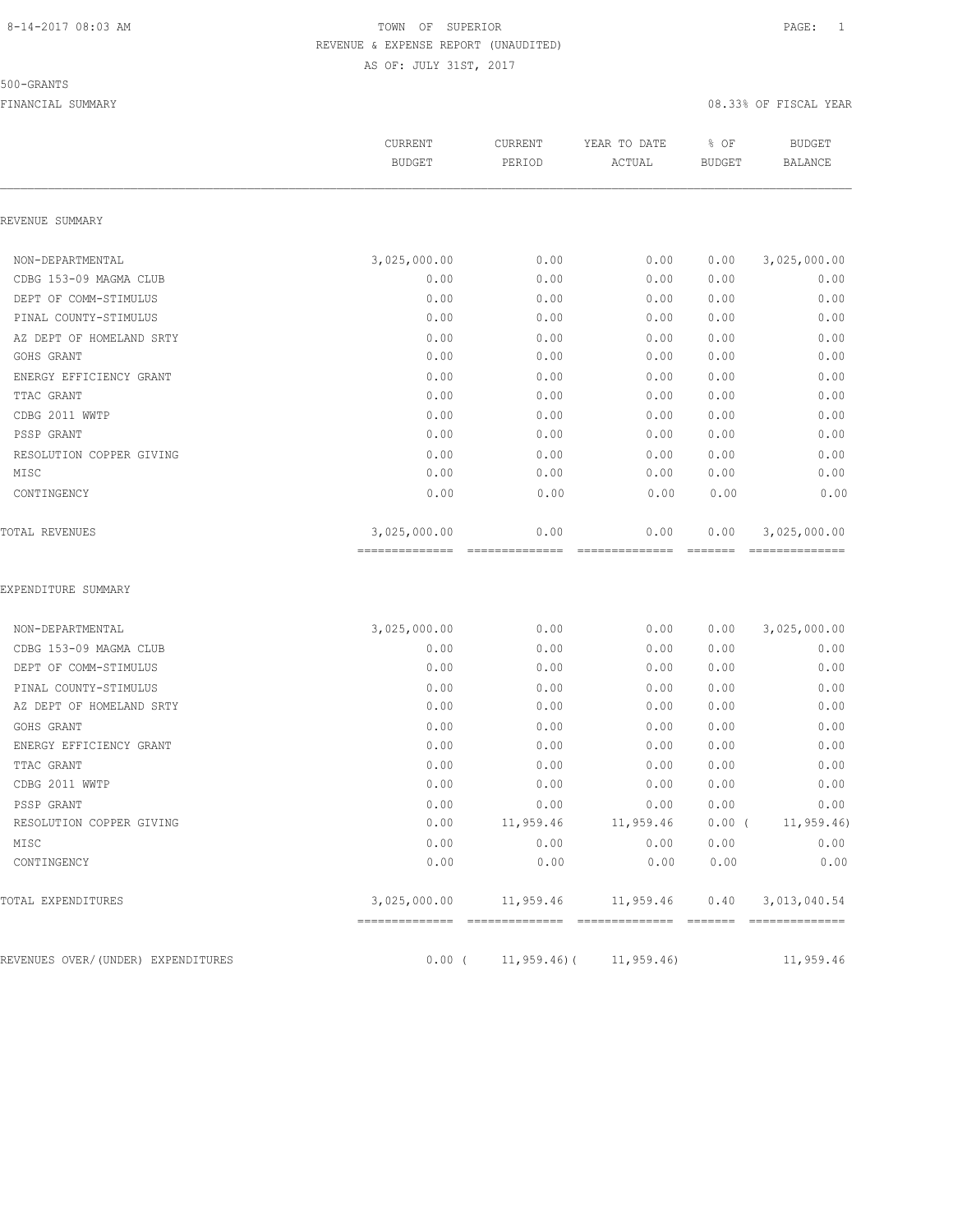| CURRENT<br><b>BUDGET</b> | CURRENT<br>PERIOD | YEAR TO DATE<br>ACTUAL | % OF<br><b>BUDGET</b> | <b>BUDGET</b><br><b>BALANCE</b> |
|--------------------------|-------------------|------------------------|-----------------------|---------------------------------|
|                          |                   |                        |                       |                                 |
| 0.00                     | 0.00              | 0.00                   | 0.00                  | 0.00                            |
| 0.00                     | 0.00              | 0.00                   | 0.00                  | 0.00                            |
|                          |                   |                        |                       |                                 |
| 0.00                     | 0.00              | 0.00                   | 0.00                  | 0.00                            |
| 0.00                     | 0.00              | 0.00                   | 0.00                  | 0.00                            |
| 0.00                     | 0.00              | 0.00                   |                       | 0.00                            |
|                          |                   |                        |                       |                                 |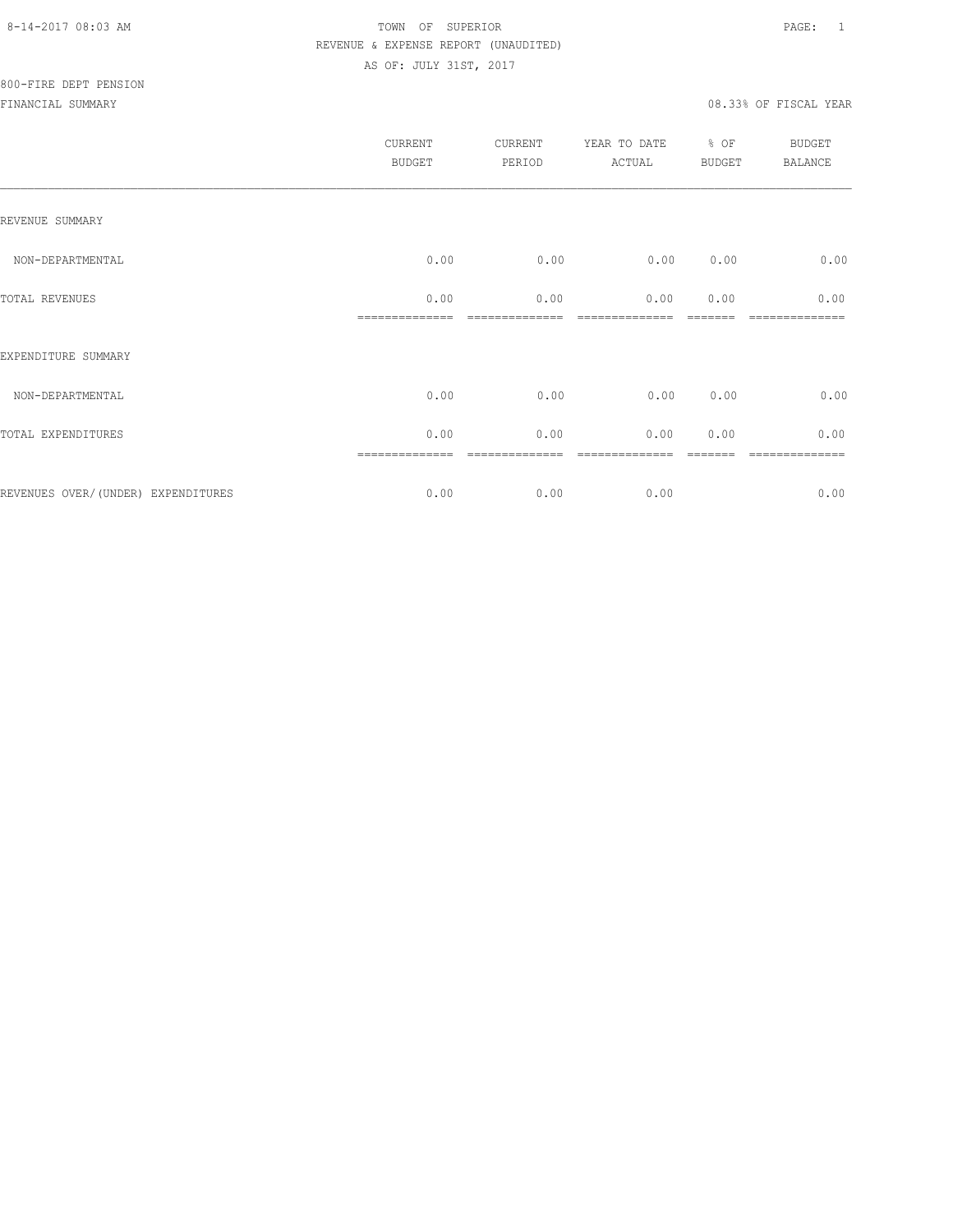### 810-LGIP

|                                     | <b>CURRENT</b><br><b>BUDGET</b> | CURRENT<br>PERIOD | YEAR TO DATE<br>ACTUAL | % OF<br><b>BUDGET</b> | <b>BUDGET</b><br><b>BALANCE</b> |
|-------------------------------------|---------------------------------|-------------------|------------------------|-----------------------|---------------------------------|
| REVENUE SUMMARY                     |                                 |                   |                        |                       |                                 |
| NON-DEPARTMENTAL                    | 0.00                            | 0.00              | 0.00                   | 0.00                  | 0.00                            |
| TOTAL REVENUES                      | 0.00                            | 0.00              | 0.00                   | 0.00                  | 0.00                            |
| EXPENDITURE SUMMARY                 |                                 |                   |                        |                       |                                 |
| NON-DEPARTMENTAL                    | 0.00                            | 0.00              | 0.00                   | 0.00                  | 0.00                            |
| TOTAL EXPENDITURES                  | 0.00                            | 0.00              | 0.00                   | 0.00                  | 0.00                            |
| REVENUES OVER/ (UNDER) EXPENDITURES | 0.00                            | 0.00              | 0.00                   |                       | ========<br>0.00                |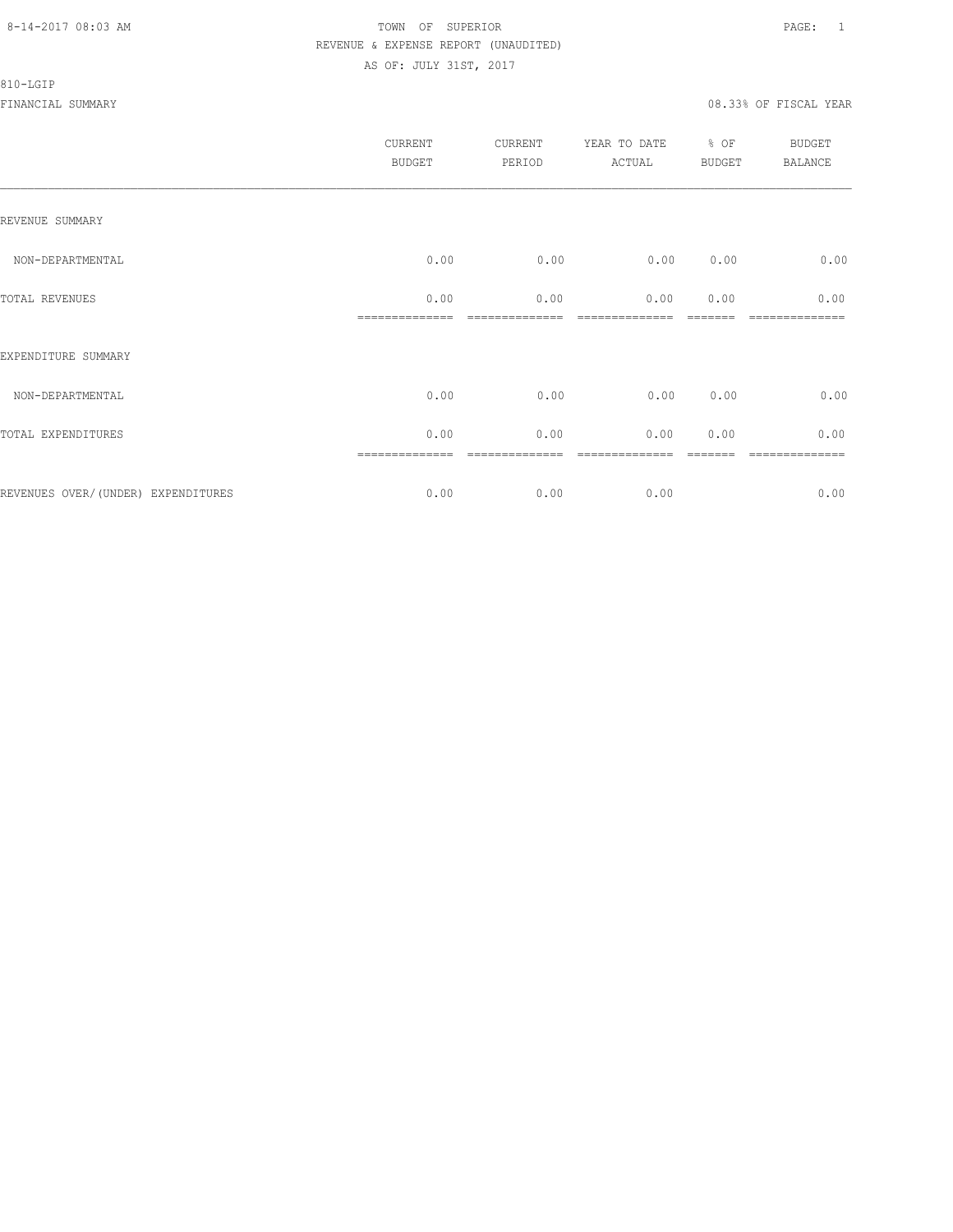## 820-EXPLORERS

|                                    | <b>CURRENT</b><br><b>BUDGET</b> | CURRENT<br>PERIOD | YEAR TO DATE<br>ACTUAL | % OF<br><b>BUDGET</b> | BUDGET<br><b>BALANCE</b> |
|------------------------------------|---------------------------------|-------------------|------------------------|-----------------------|--------------------------|
| REVENUE SUMMARY                    |                                 |                   |                        |                       |                          |
| NON-DEPARTMENTAL                   | 0.00                            | 0.00              | 0.00                   | 0.00                  | 0.00                     |
| TOTAL REVENUES                     | 0.00                            | 0.00              | 0.00                   | 0.00                  | 0.00                     |
| EXPENDITURE SUMMARY                |                                 |                   |                        |                       |                          |
| NON-DEPARTMENTAL                   | 0.00                            | 0.00              | 0.00                   | 0.00                  | 0.00                     |
| TOTAL EXPENDITURES                 | 0.00                            | 0.00              | 0.00                   | 0.00                  | 0.00                     |
| REVENUES OVER/(UNDER) EXPENDITURES | 0.00                            | 0.00              | 0.00                   |                       | =======<br>0.00          |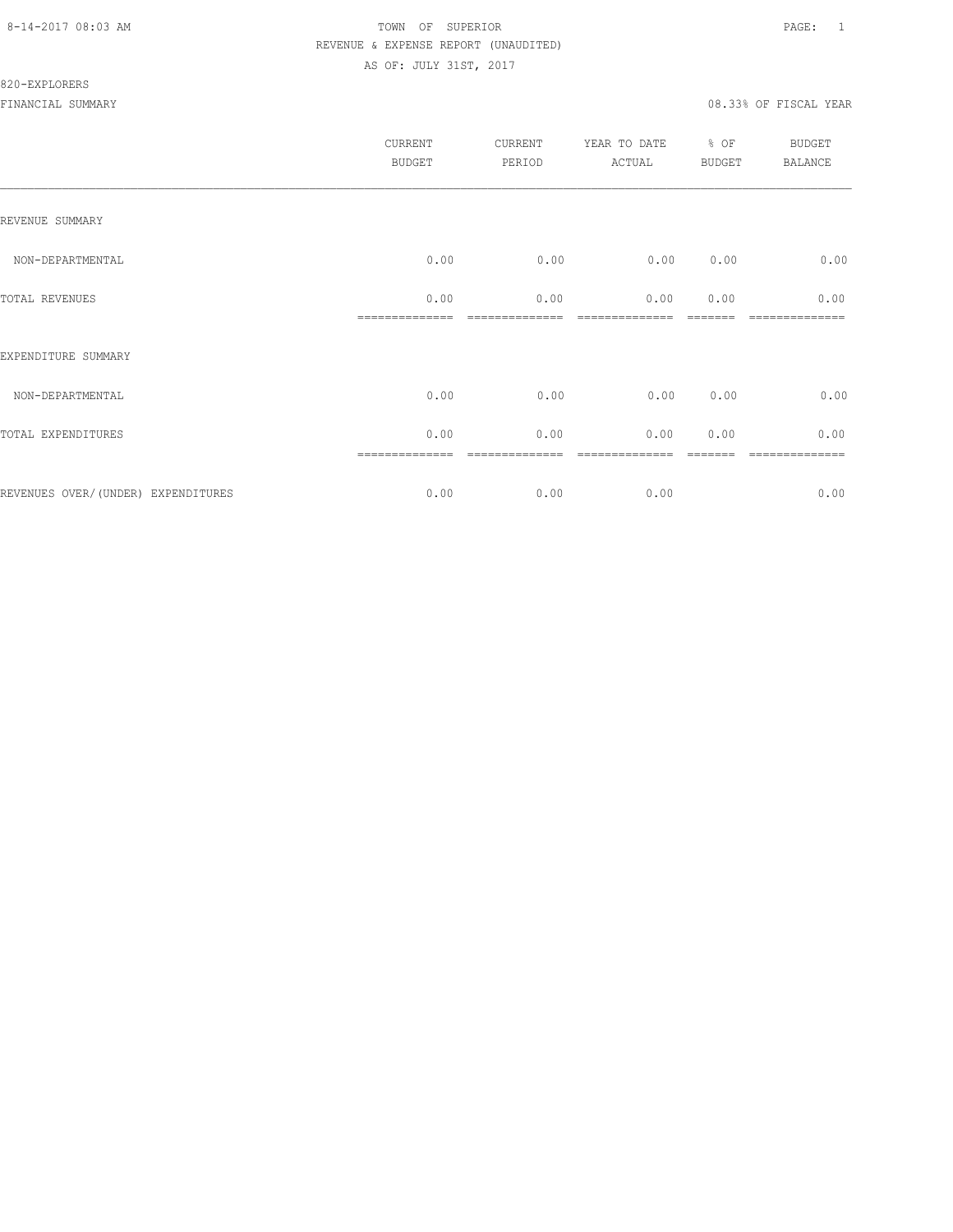| 0.00<br>0.00 | 0.00 |
|--------------|------|
| 0.00         | 0.00 |
|              |      |
| 0.00<br>0.00 | 0.00 |
| 0.00         | 0.00 |
|              | 0.00 |
|              |      |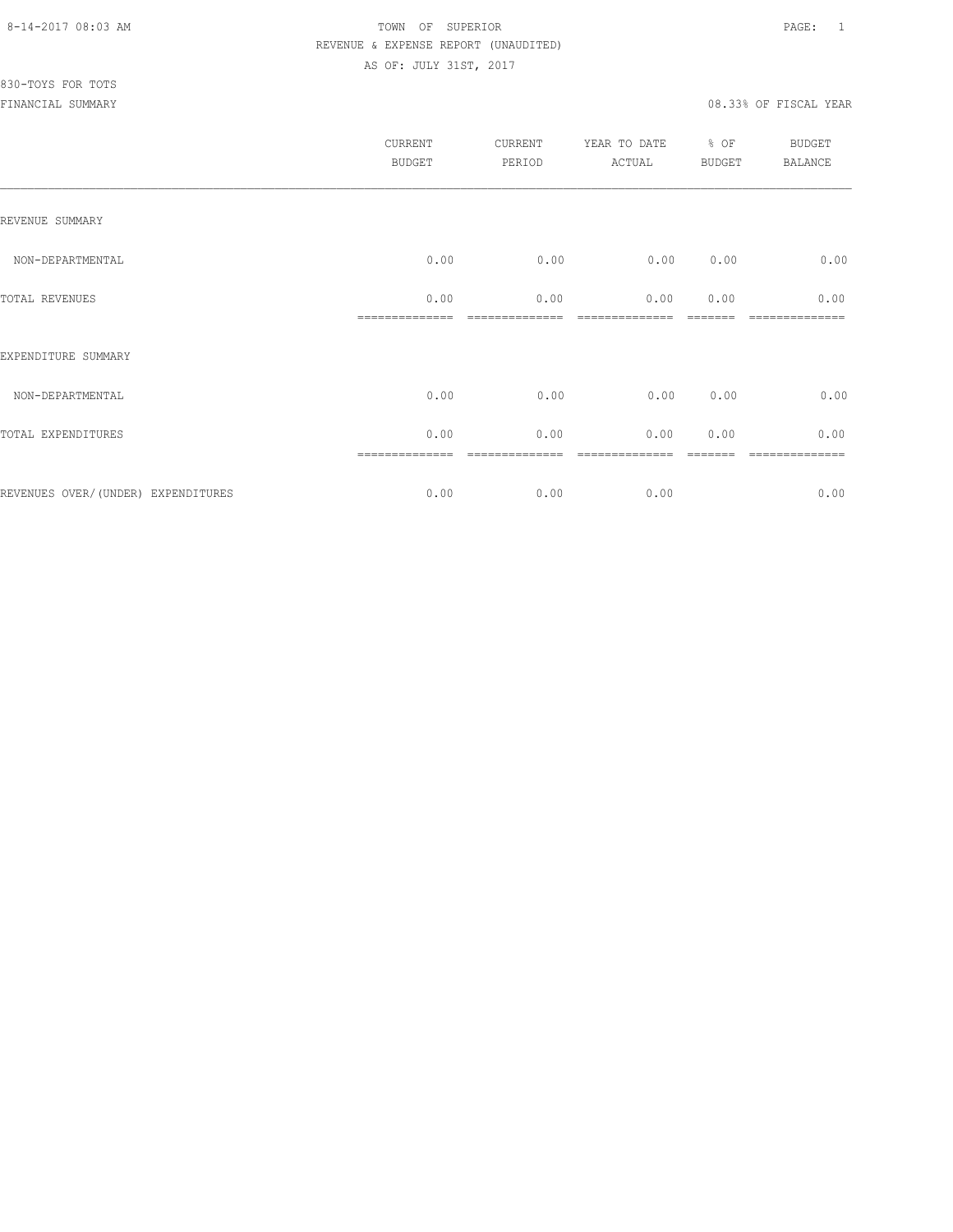|                                     | CURRENT<br>BUDGET | CURRENT<br>PERIOD | YEAR TO DATE<br>ACTUAL | % OF<br>BUDGET | BUDGET<br>BALANCE |
|-------------------------------------|-------------------|-------------------|------------------------|----------------|-------------------|
| REVENUE SUMMARY                     |                   |                   |                        |                |                   |
| TOTAL REVENUES                      | 0.00              | 0.00              | 0.00                   | 0.00           | 0.00              |
| EXPENDITURE SUMMARY                 |                   |                   |                        |                |                   |
| NON-DEPARTMENTAL                    | 0.00              | 0.00              | 0.00 0.00              |                | 0.00              |
| TOTAL EXPENDITURES                  | 0.00              | 0.00              | 0.00                   | 0.00           | 0.00              |
| REVENUES OVER/ (UNDER) EXPENDITURES | 0.00              | 0.00              | 0.00                   |                | 0.00              |